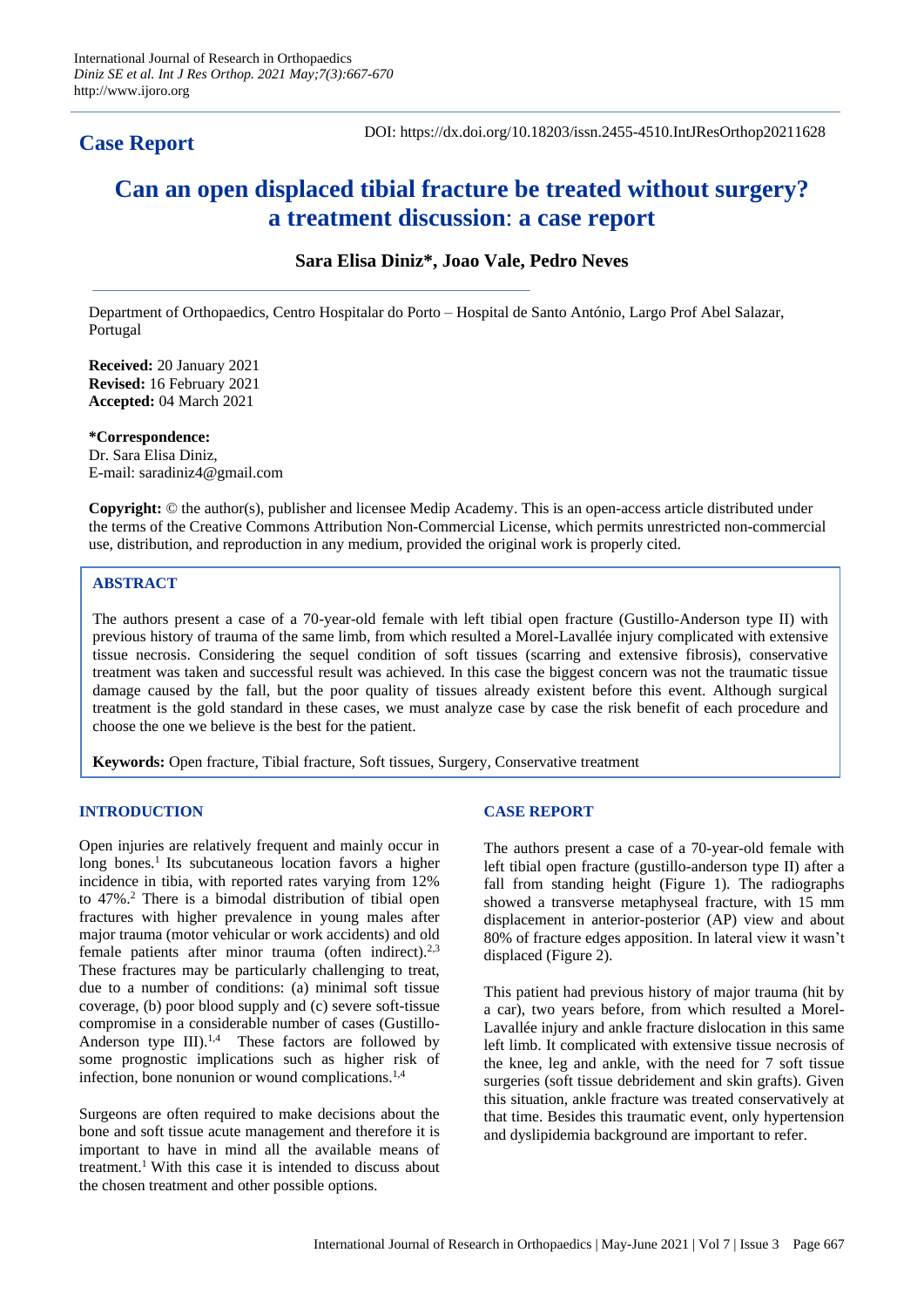In the emergency room the orthopedic team proceeded to wound irrigation with sodium chloride (around 6 L) and antiseptic (iodopovidone) solution. Prophylactic antibiotic (cephazolin 2 g EV) and thromboprophylaxis (enoxaparin sodic 40 mg/0.4 ml) were initiated.

Considering tissue sequelae (scarring, extensive fibrosis and no underneath subcutaneous tissue) (Figure 1), conservative treatment was chosen. It was performed reduction of the extruded bone edge and primary closure of the wound. The limb was immobilized with a long leg plaster cast with an anterior window at the wound level. After this initial approach, the patient was hospitalized for antibiotics (cephazolin 1 g EV every 8 hours), thromboprophylaxis (enoxaparin sodium 40 mg/0.4 ml SC once per day) and soft tissue surveillance. The hospitalization lasted 3 weeks, during which there was good clinical evolution, no fever or wound complications.

The patient was discharged with indications for crutch walking and non-weight bearing. For the first month, radiological control (AP and lateral radiographs) was done weekly and after that, monthly in outpatient clinic. After 4 weeks, radiographs revealed an additional 4 mm lateral displacement, and 3 mm tibial shortening (Figure 3), remaining stable since then. At 3 months, a computed tomography (CT) scan was performed, showing some signs of fracture healing (Figure 4). The cast and indications for non-weight bearing were maintained and at 6 months a new CT scan was done, revealing fracture consolidation (Figure 5). The cast was changed to an articulated knee orthosis, the patient started walking with partial weight bearing at this stage and began physical therapy. One year after the injury, the patient has minimal pain, needs one crutch for walking, has a 0-90º knee range of motion and no soft tissues complications (Figure 6).



**Figure 1: Emergency room: Left tibial open fracture (gustillo-anderson type- II with bone extrusion and poor quality of soft tissues (scarring and fibrosis).**



**Figure 2: (A) AP radiograph showing 15 mm fracture displacement (B) Lateral radiograph showing a fracture without displacement.**



**Figure 3: (A) AP radiograph 4 weeks later, it revealed an additional 4 mm lateral displacement, and 3 mm tibial shortening; (B) Lateral radiograph 4 weeks later.**



**Figure 4: (A) AP, CT Scan 3 months later, showed some signs of fracture healing; (B) Lateral, CT Scan 3 months later, showed some signs of fracture healing.**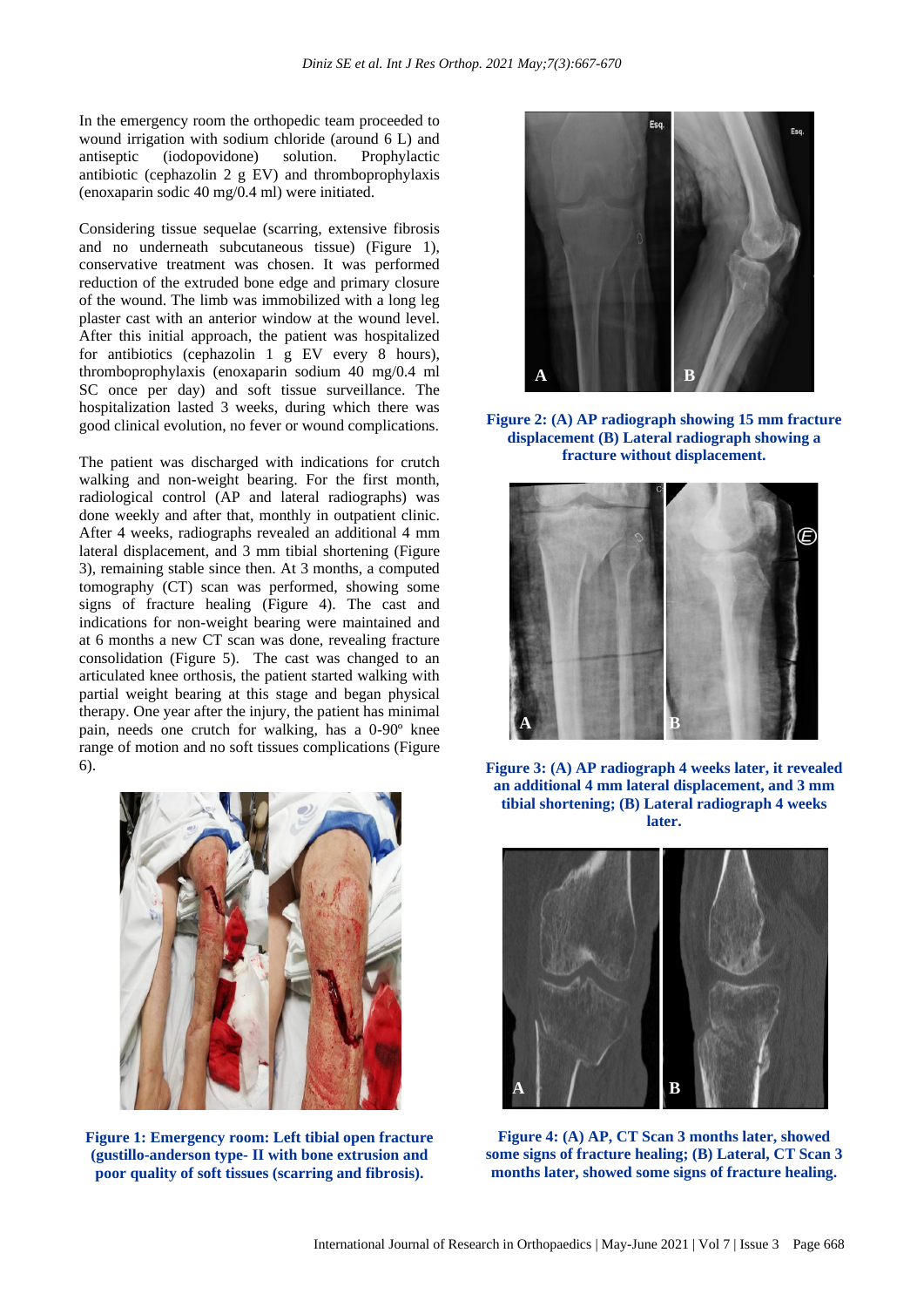

**Figure 5: (A) AP, CT scan 6 months later, revealing fracture consolidation; (B) Lateral, CT scan 6 months later, revealing fracture consolidation.**



**Figure 6: Soft tissues appearance 1 year later without wound complications.**

#### **DISCUSSION**

Although there are some debatable topics, this is a relevant case, given the decisions taken and the special patient´s circumstances. Generally speaking, the management of an open tibial fracture requires prompt history and physical examination, systemic antibiotics, local debridement and irrigation, temporary or definitive fixation, and less frequently, soft-tissue coverage and/or vascular repair.5,6 Potentially life-threatening injuries were ruled out on a primary detailed evaluation. This patient presented an open fracture, Gustillo-Anderson type II (9 cm wound). <sup>6</sup> Systemic antibiotic prophylaxis (Cephalosporin) was initiated within 3 hours after trauma, in accordance with current scientific evidence to prevent Gram-positive infection.<sup>5</sup> Although combined grampositive and gram-negative coverage for these less-severe open fractures has been proposed by other investigators, it is not widely used. 7

A debridement with antiseptic and sodium chloride solution was then performed in the emergency room. Early accurate irrigation and debridement is the most important surgical procedure for open lower limb fractures to prevent bacterial inflow and growth,<sup>6-9</sup> aiding healing and promoting comfort.<sup>10</sup> Despite there is no theoretical advantages<sup>6,9</sup> and may even be toxic to host cells, 7 antiseptics were additionally used. The use of antiseptics is debatable, given the clean wound and prior skin sequelae. The irrigation was done by low-pressure, gravity tubing, avoiding bacterial seeding into the fracture focus like advised in literature.<sup>7</sup> Routine wound cultures are no longer recommended,<sup>10</sup> because they fail to identify the organism in most cases, $7$  so these weren't collected.

Relatively to fracture fixation, the ideal method of definite treatment is still under debate. There are many ways of provisional or definitive fracture stabilization including external fixation, plates and screws and locking nails.<sup>6</sup> The patient presented a metaphyseal transverse tibial fracture. Osteosynthesis with plate and screws allows anatomic reductions, however was soon excluded because of consequent tissue aggression. Intramedullary nailing is less aggressive to tissues, but it isn't an appropriate fixation method to metaphyseal fracture. It is effective in diaphyseal fractures, being biomechanically superior to others. <sup>7</sup> Although widely used in the past, long plaster is not usually recommended.<sup>6,11</sup> This patient had a very conditionate tissue elasticity with plenty of scar tissue around the knee, leg and ankle and, besides that, the fracture had only a small displacement in the coronal plane. Assuming a compromise solution, the wound was closed, a long limb plaster cast was applied and the patient was hospitalized for surveillance. External fixation would be a good alternative even as a definitive treatment, <sup>10</sup> however, pin infection would be dramatic in this patient. Nevertheless, it could have been a viable option.

Most guidelines recommend 24 hours of antibiotics following type I and II Gustillo fractures.<sup>5</sup> Patzakis and Wilkins found no additional benefit on the risk of infection prolonging the duration of antibiotics beyond 3 days. <sup>12</sup> Extension of this period for 48h postoperatively is a safe and effective prophylactic option, so it was decided to complete 48 hours of antibiotic. <sup>13</sup>

Another relevant question is the decision to proceed to a primary wound closure after an open fracture. The existent literature supports that, in appropriately selected subjects (no contamination), there is a lower risk of deep infections and nonunion when compared with delayed closure. <sup>14</sup>This patient presented a non-contaminated wound and extensive scar tissue that might become a problem to close secondarily, so a primary wound closure was performed. One important topic to discuss is hospitalization time. A 3-week hospitalization may be excessive, thinking in a matter of costs and potential medical complications, namely opportunistic infections. Initial close surveillance is essential due to the incidence of compartment syndrome, which can be as high as 91% in open tibial fractures.<sup>10</sup> It was a low energy trauma, in an old woman with a slight displacement, which reduces